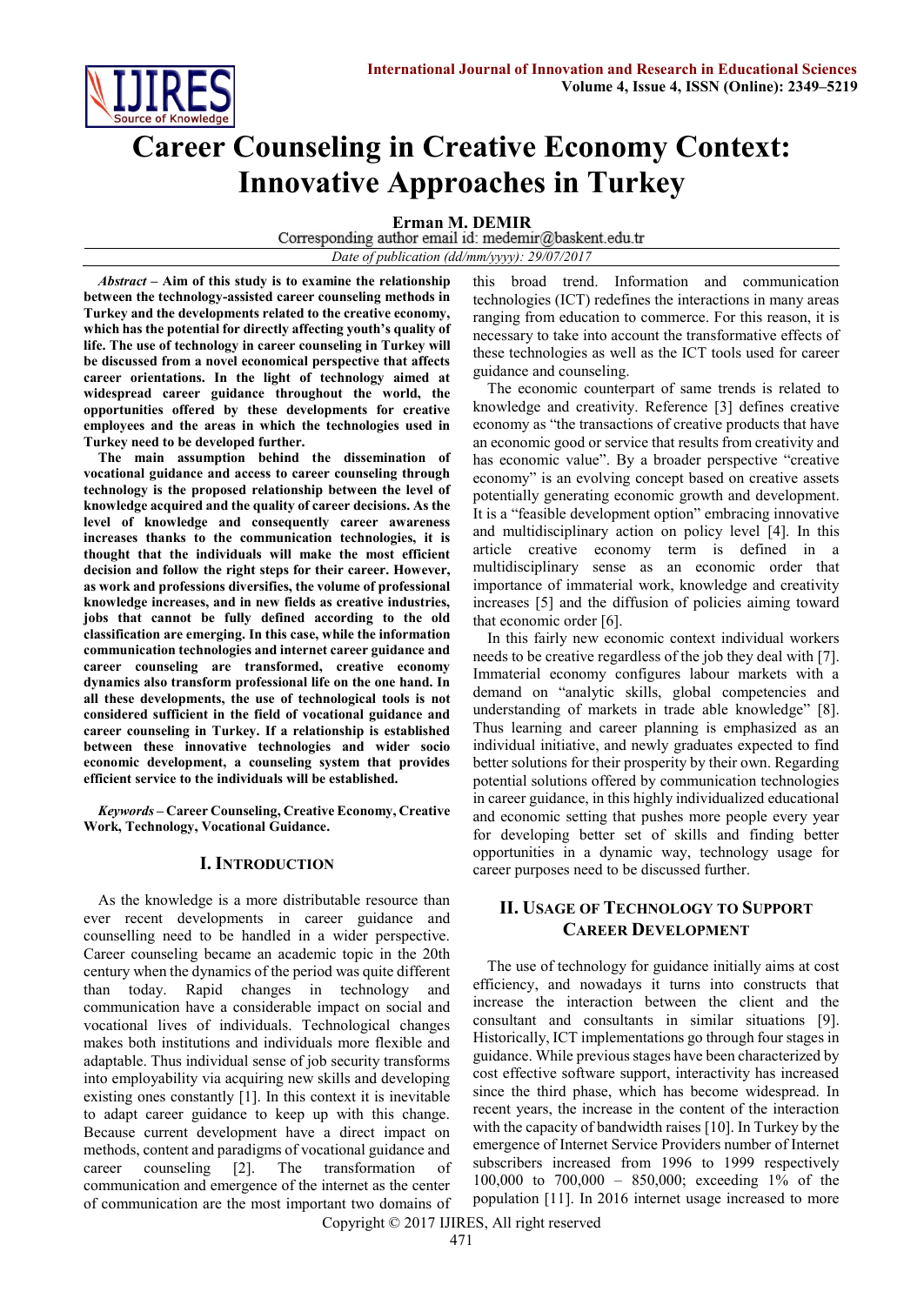

than 46 million people in Turkey, covering %58 of the population [12]. This trend in technology acceptance level of Turkey, indicates further importance of ICT technologies in social and economic domains including career consultancy.

Counselors find it beneficial to use information technology in career counseling. It is thought that technology support has enabled the efficient use of time to manage the voluminous information produced in the consulting process [13]. The ICT based vocational guidance and career counseling services used in Europe are diverse as matching, self-evaluation, job market opportunities and tools to support the job search process [14]. However, technological tools differ according to the characteristics of the target groups and the level of education [15]. According to the technology used, the services provided are divided into two types, ie, simultaneous and non-simultaneous [16]. Non-synchronous technologies; Communication via e-mail and e-mail lists, content delivery via web sites, and contentfocused content packages. Frequently asked questions web pages are the best examples. Simultaneous technologies create the communication situation in which questions and answers are transmitted in real time. Remote access technologies, such as telephone calls, virtual classrooms, instant messaging, video conferencing, etc., enable direct participation of clients in the process.

For the integration of computer systems with guidance programs there are four models proposed [17]. Using ICT system discrete from other career guidance activities is stand-alone model. Counseling in a short period of time before and after the use of computer-aided system is supported model. Third, incorporated model in which computer systems is used during guidance and consultation process. The progressive model in which guidance starts consecutively before or after the computer system usage in a developmental sequence.

It's argued that demand for career guidance via computer mediation is growing [18]. Main issue about this trend is not whether human interaction or face to face communication could be replaced or not; because as Offer suggested "human-machine contrast" is not an useful approach for future planning. From this perspective the main problem is technology acceptance level of counselors; whether they know how or learn to use ICT systems aimed at assisting or complementing guidance. Thus models mentioned above provides a functional approach to ICT usage in guidance as associating guidance sessions with ICT systems. Today, consulting by personal access through information and communication technologies (self-service) is a common feature of career guidance. Internet is the initial communication medium considering personal access to data related to career development. By achieving public access to business and vocational knowledge which is digitally disseminated, the Internet meets the information needs in career counseling. Besides when consulates reach quickly and cost-effectively the information they need, service quality of career guidance and counseling professionals significantly enhances [19].

From this perspective research results in Turkey coincides with the general trend across the world. Counselors in Turkey and basic materials will not reach enough information to use when you need professional counseling and job-to-date information about the world. In the field of vocational guidance counselors at most (76%) admitted they are using internet resources [20]. The use of technology facilitates the search and management of professional information as well as the diversification of the consulting process through methods such as video conferencing or instant messaging [21]. According to the authors, the use of technology in career counseling can provide significant gains through the development of systematic career planning activities and key competencies in the event of some administrative challenges being overcome.

## **III. CURRENT TECHNOLOGIES USED IN CAREER GUIDANCE IN TURKEY**

From 1950s till today in Turkey, the importance of vocational guidance and career counselling is increasing. Thanks to enrichment of projects and academic studies carried out by public institutions in this area, especially after 1995 systematic steps were taken [22]. These systematic steps which promote active labour market programs aimed at increasing employability of the workforce and labor market effectiveness. Public employment services in Turkey is provided by Turkish Employment Agency (ISKUR). In accordance with the policies and academic works on career guidance ISKUR aims at "directing job seekers to suitable training programs and jobs/professions in according to their interests and abilities" [23]. These services should be provided to nearly two and a half million registered unemployed by ISKUR [24]. This voluminous population with diverse attributes and interests makes this work impossible without recourse to data management techniques, information and communication technologies.

In Turkey the use of ICT with the aim of job and vocational counselling, institutionalizes with some distinct implementations. For example in order to reach job seekers and employers faster ISKUR informs through SMS and email. In 2013, more than eleven million SMS were sent to concerned institutions [25]. In addition, to serve more effectively and quickly for the job seekers with Implemented Corporate Transformation Project, a portal is created online text messaging can be automated and made with remote access. With this portal it is intended to provide for filling out resumes and seeking job, accessing information about the basic professional competence and professional fields [26]. Professional information files approved by Vocational Advisory Commission is published on internet within the scope of ISKUR e-learning.

Turkish official authority of vocational standards, Vocational Qualifications Institution (MYK) opens professional standards to online access. These documents prepared by relevant institutions and examined by sector committees are published on The Official Gazette and approved by the board of directors of MYK. It is aimed that the opening of professional standards to the public will enable individuals to know the traits required to do jobs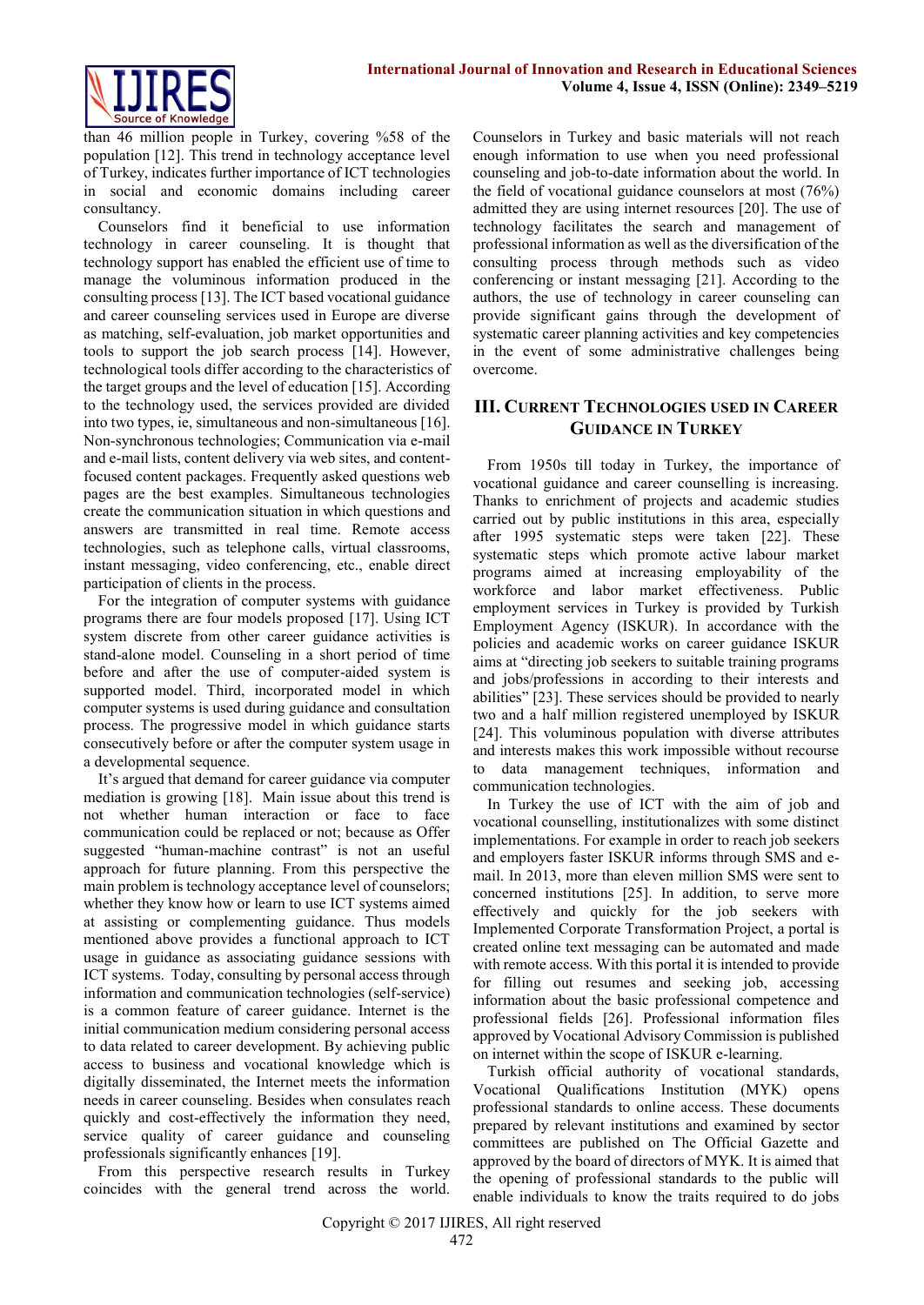

successfully and direct their careers through this information.

Online resources offered by ISKUR and MYK are the examples of ICT use which facilitate accessing to vocational information to job seekers and students. Mainly, these applications give on to job counselling can be evaluated within the scope of stand-alone model which is required not to integrate the guidance activities with ICT. Presentation of information on online access is an important step for job and vocational counselling, making these systems functional and widely used is up to its integration with other consulting activities.

The first computer-aided applications in the field of career counselling in schools was implemented at the beginning 1990s under the names of CHOISES and Computer Aided Vocational Guidance (BILDEMER). Derived from the first program which became dysfunctional due to a change in transition to higher education entrance exam system in 1998, a self-assessment tool called BILDEMER-O is developed for secondary level students [27]. The system has two main functions. The first function is to enable students to see eligible school types and high school fields, the second one is to offer an appropriate section for students who turn towards vocational high schools [28]. These programs are the examples of a incorporated model which includes computer systems in guidance process theoretically. In spite of the fact that according to a recent study 7% of guide counsellors notifies to use this program [29]. For this reason it can be considered that existing programs don't benefit from ICT potential.

Besides independent computer programs above there are near-dated developments, which offer self-assessment and vocational knowledge, functioning via internet. National Vocational Information System of Ministry of Education can be showed as an example in this field. It is aimed that students evaluate themselves with the support and encouragement of guide teachers, at the end of the measurements appropriate training areas are offered for students. Another example is Hacettepe University Career Profile, online version of a self-report vocational interest scale. This tool is used as an integrating part of counselling process of career management center.

In Turkey, guidance and career counselling services dedicated for entrance exam to higher education, are focused on transition from high school to university. This process that mainly students are ranked according to their academic abilities reduces the effect of other features of vocational choices. In the stage of placement to higher education, it is assumed that students make the most appropriate choice for their individual characteristics. University choice counselling which aims to achieve maximum benefit from exam scores moves ahead of vocational counselling [30]. In the field of choice counselling which becomes an important topic in guidance activities oriented for students, there are many ICT systems under the names preference engines, robots, machines and so on. The latest and the most comprehensive one is Higher Education Program ATLAS of Council of Higher Education. Although they may seem like decision support systems; it is realized a calculation in fact not only with

criteria oriented to job and professions, but also between individual exam score and a minimum of targeted department. Despite of information processing capacity and its widespread use, this situation indicates that ICT systems offer very limited support for the career needs of careerists.

Although tendency to use ICT that led by Official institutions seems positive, use of computer-aided vocational information/guidance systems are not widespread enough [31]. However especially due to the small number of guides and consultants in Turkey, it can be heard about the needs for advantages provided by ICT. Number of school counsellors is not adequate and is not not distributed uniformly throughout the country. According to the data of 2004-2005 academic year, the number of students per counsellor in Turkey is more than a thousand [32]. Addition to these practical need deriving from lack of experts, scientific studies in Turkey recommends increased use of ICT in guidance. In the report of ISKUR [33] through the utilization of information and communication technologies, it is indicated the increase of the quality and access of vocational information. In another study [34] although job and vocational counsellors have skills of ICT in a basic level, they don't use ICT tools enough in job and vocational counselling services. It is seen that the lack of knowledge and experience of based on ICT tools of ISKUR counsellors is an obstacle for competency in virtual guidance field of institution. In recent years, it can be thought that projects and studies that aim to promote the use of ICT in career counselling have positive contributions.

By taking into account of computer-aided systems used in Turkey there seems little attention given to the current developments in employment conditions regarding creative economy context. Career counseling technologies used in Turkey seem to focus on making the right decisions by equipping individuals with information without much emphasis on the changes that individuals face in the creative economy context. The technologies used in this case seem to be more focused on increasing productivity in the current conditions rather than being a future innovation in career guidance. It can be suggested that a comprehensive strategy that considers the current trend towards creative economy and changes in careers need to be taken about an adequate guidance system. Because in accordance with the needs of careerists and institutions in the creative economy context counsellors and guides need to utilize ICT tools in a manner understands and prepares for future developments.

## **IV. CREATIVE ECONOMY CONTEXT AND INNOVATING FOR CAREER GUIDANCE**

Macro dynamics of global economy affects career guidance owing changes in employment styles. Apart from classical employment relations; in which employee bounded to an institution, concept of self-employment in new economic order requires workers to be adaptable and self-sufficient to create their career by themselves [35]. As authors argue this concept is far more wider than actual selfemployed people to all workers however they work under an employment contract. Temporary projects inside singleproject organizations, in sectors ranging from finance,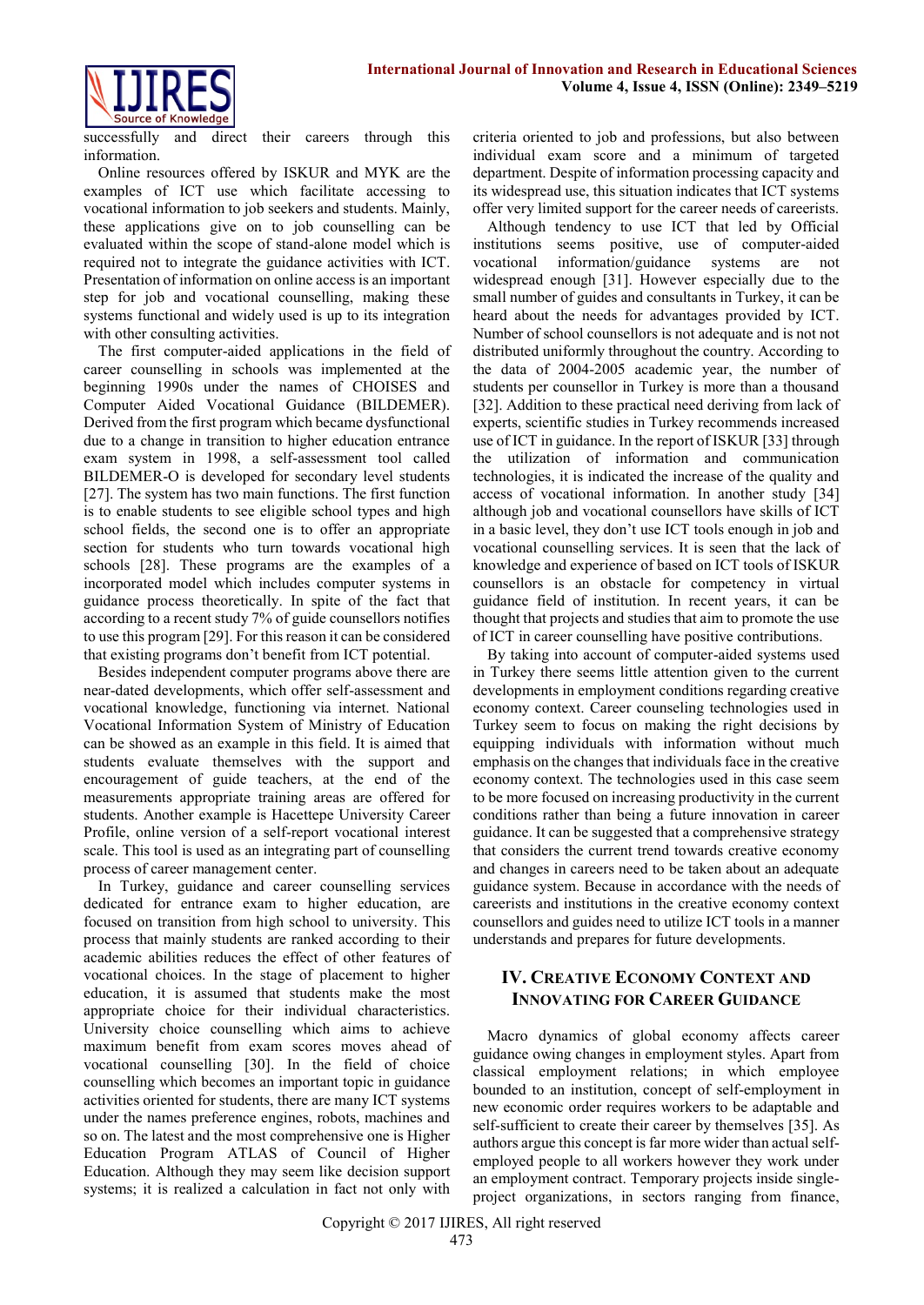

computer or creative industries, are mediators of career success [36] thus careerists are not only responsible for identifying their own traits and matching them to jobs but also specifying successful business projects that gives reputation to individuals. In this complex setting uncertainty is defined to be a problem for careerists [37].

By emphasise on information in traditional career guidance literature; careerists mistakenly directed to a scheme that every possible future career options are covered in guidance sessions. As authors careerist need to balance this objective information by questioning and preparing themselves for some unpredictable circumstances in the future [38]. This approach resembles the short-term focused attributes of "prectariat" coined by Standing [39]; freelance and temporary working people who defined as precarious proletariat of new economy. As the author argues as prectariat suffers from ineffective control over their time, it becomes harder to develop oneself by learning in a longer term perspective.

Reference [40] proposes an approach for career guidance of creative labour. This includes a context driven dynamism embracing individual's behaviors as well as broader services for inclusive guidance. In this proposition guidance covers financial and emotional means to overcome uncertainty related problems. Also stressing on exploring and learning by individual herself.

In the past decades, employment has been rapidly externalizing, and companies are working more with temporary or project-type employees. As the developments in this area are frequently mentioned, it is noteworthy that the most important career source in deeply segmented employment markets of creative sectors is reputation [41]. In this case, individuals do not only have to understand the information on career opportunities and interpret them in order to reach the right career decision. At the same time, they need to demonstrate some ability to prove their own success and visualize it correctly. Reference [42] points out three important changes in the career counseling by use of technology, one of them is the increased interaction. The increase in interaction is characterized by the free communication environment where many users like social media access to many users. In this case, the individual acts as an agent that manages his own personal brand and announces it as widely as possible. Although this does not diminish the importance of sharing information on jobs and business opportunities, it removes them from the focus point of career development.

Although dealing with vocational information deficit is still at the top of the facilitating effects of computer-aided career counseling [43], career awareness is far from being only the vocational information in creative work that divides career decisions into multiple temporary or projecttype jobs. Because of the network perspective of the new economy, "careers are patchworks of vocations" [44]. People and even firms seem to be nodes of network trying to find most suitable connections for surviving and prospering. In the context of creative economy, professional network have increased in importance to social life alternatives (family, friends, etc.) [45]. Because the most up-to-date knowledge of the professional network for

individuals in the cycle of continuous and dynamic job search, discovery, completion and unemployment is one of the most important career sources.

#### **V. CONCLUSION**

The use of technology, assisted with the right strategy has the potential to increase the level of access to the consultation process of job seekers and students. Thus it will be easier to provide more inclusive vocational counselling by innovative technologies. As consultation process becomes more transparent and the vocational knowledge of students and job seekers can increase. Career oriented information communication technologies used in Turkey are generally used to make the traditional services of institutional structures more productive. Aside from the significant benefits of reaching more individuals, the use of technology cannot be said to result in a major paradigm shift in career counseling and career guidance in Turkey.

Creative economy concept requires highly creative and skilled workers not only for sake of effectivity but also to meet demand of dynamic markets. Firms that depend heavily on project based agile production methods have little opportunity to conduct a conventional recruitment and selection cycle. And precarious workers have little opportunity to make pre-planned career moves for a stable and linear future prospect. Although public and educational bodies are making huge efforts to promote career guidance through technology and help preparation of students to start their career effectively. But most of the time these efforts heavily depend on conventional sector segmentation and classical career paths.

As the creative economy produces new forms of employment, more and more young people are put to flexible work every year. In this case, it is possible that the technologies used in the field of career counseling and vocational guidance can be designed as agents that facilitate meeting the new guidance needs in the light of the theoretical studies referring to this new career concept rather than just a capacity building tool. Creative economy offers exceptions that embraces different life and work styles, thus effects guidance efforts helping those who works under flexible conditions. By considering the experience and existing systems of Turkey in this field it is possible to benefit from the potential of technologies for this purpose.

#### **REFERENCES**

- [1] G. Watts, "Career guidance policy: An international review", *The Career Development Quarterly*, 2005, 54 (1), pp. 66-76.
- [2] Yesilyaprak, "The paradigm shift of vocational guidance and career counseling and its implications for Turkey: An evaluation from past to future", *Educational Sciences: Theory & Practice*, 2012, 12 (1), pp. 97-118.
- [3] Howkins, John. *The Creative Economy: How People Make Money from Ideas*. Penguin UK, 2002, p. 8.
- [4] UNCTAD, Creative Economy: A Feasible Development Option, 2010, p.8. Available: http://unctad.org/es/Docs/ditctab20103\_en. Pdf.
- [5] M. Hardt & A. Negri, *Multitude: War and Democracy in the Age of Empire*, New York, NY: Penguin, 2004, Ch.1-2.